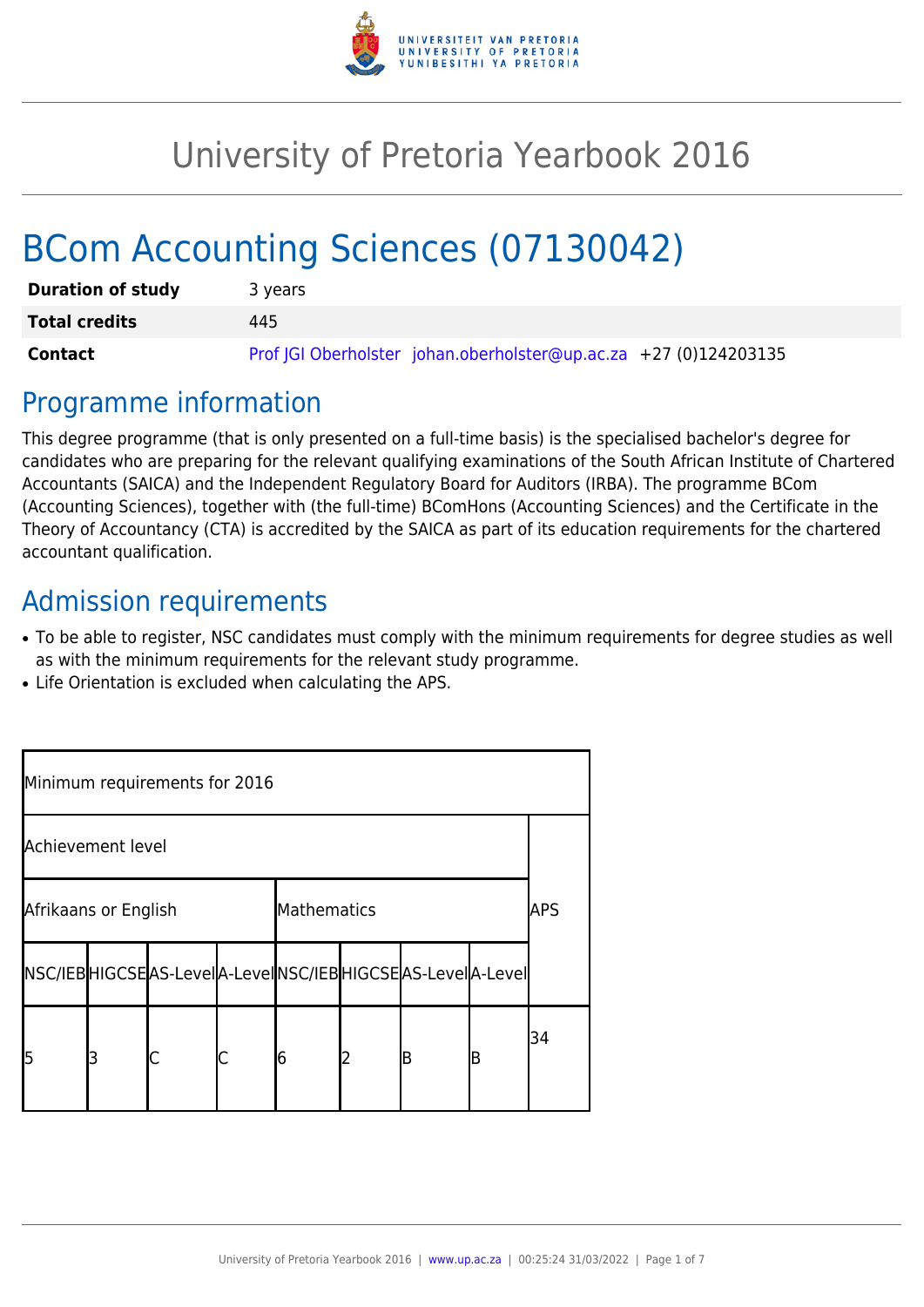

# Additional requirements

- a. General Regulations G.1 to G.15 (with the exception of Regulation G.11.2(c)) apply to a bachelor's degree.
- b. A student may not take more than the prescribed number of modules per semester unless the Dean decides otherwise.
- c. A student may take a module not listed as an elective module only if the prior approval of the Dean has been obtained.
- d. A student who is in possession of a bachelor's degree may not present any modules passed for that degree for another field of specialisation or degree in this Faculty. (See General Regulations G.8 and G.9)
- e. A module passed at 300-level shall only be recognised for degree purposes if the corresponding prescribed module(s) at 200-level has/have been passed, unless the Dean decides otherwise, with the proviso that the following modules which are offered at 300-level only, are also considered "major subjects": Labour law 311 (ABR 311), Labour relations 320 (ABV 320) and International business management 359 and 369 (OBS 359 and 369); only two 14-week modules, or the equivalent thereof, that are not preceded by the 100- and 200 level modules, may be taken for degree purposes. In other words, at least four 14-week modules must be taken at 300-level that are preceded by the 100- and 200-level, except for modules offered on 200- and 300 level only.
- f. A module already passed may only be repeated with the approval of the Dean.
- g. A module passed may not be taken into account for more than one degree or field of specialisation.
- h. It remains the student's responsibility to ascertain, prior to registration, whether all the modules he/she intends taking can be accommodated in the class, test and examination timetables.
- i. The Faculty of Economic and Management Sciences supports an outcomes-based education system and places a high premium on the development of specific academic competences. Class attendance in all modules and for the full duration of all programmes is therefore compulsory for all students.
- j. The Dean has the right of authorisation regarding matters not provided for in the General Regulations or the Faculty Regulations.

# Other programme-specific information

- 1. The specialisation modules on first to third year for the degree BCom (Accounting Sciences), may only be taken by students who are selected for this degree.
- 2. A student who failed FRK 100 must repeat FRK 100 and is not allowed to register for FRK 101. A student who failed FRK 101 may only repeat FRK 101 if his/her final mark for this module was below 35%. If his/her final mark for FRK 101 was 35% or higher, the student must register for FRK 100.
- 3. Note: If second-year modules clash with FRK 101 periods, students are advised not to register for those modules as class attendance for FRK 101 is compulsory.
- 4. Students are strongly advised to take KOB 183 in the third quarter of their second year as prescribed only and not in their first year. KOB 183 presupposes a basic knowledge of second year Accounting, Auditing, Financial management and Taxation and first-year students have not been exposed to all four these subjects.

**Please note:** See the alphabetical list of modules for the prerequisites for individual modules.

**Specialisation modules:** FRK 300, FBS 300, BEL 300 and ODT 300.

**"Major subject"**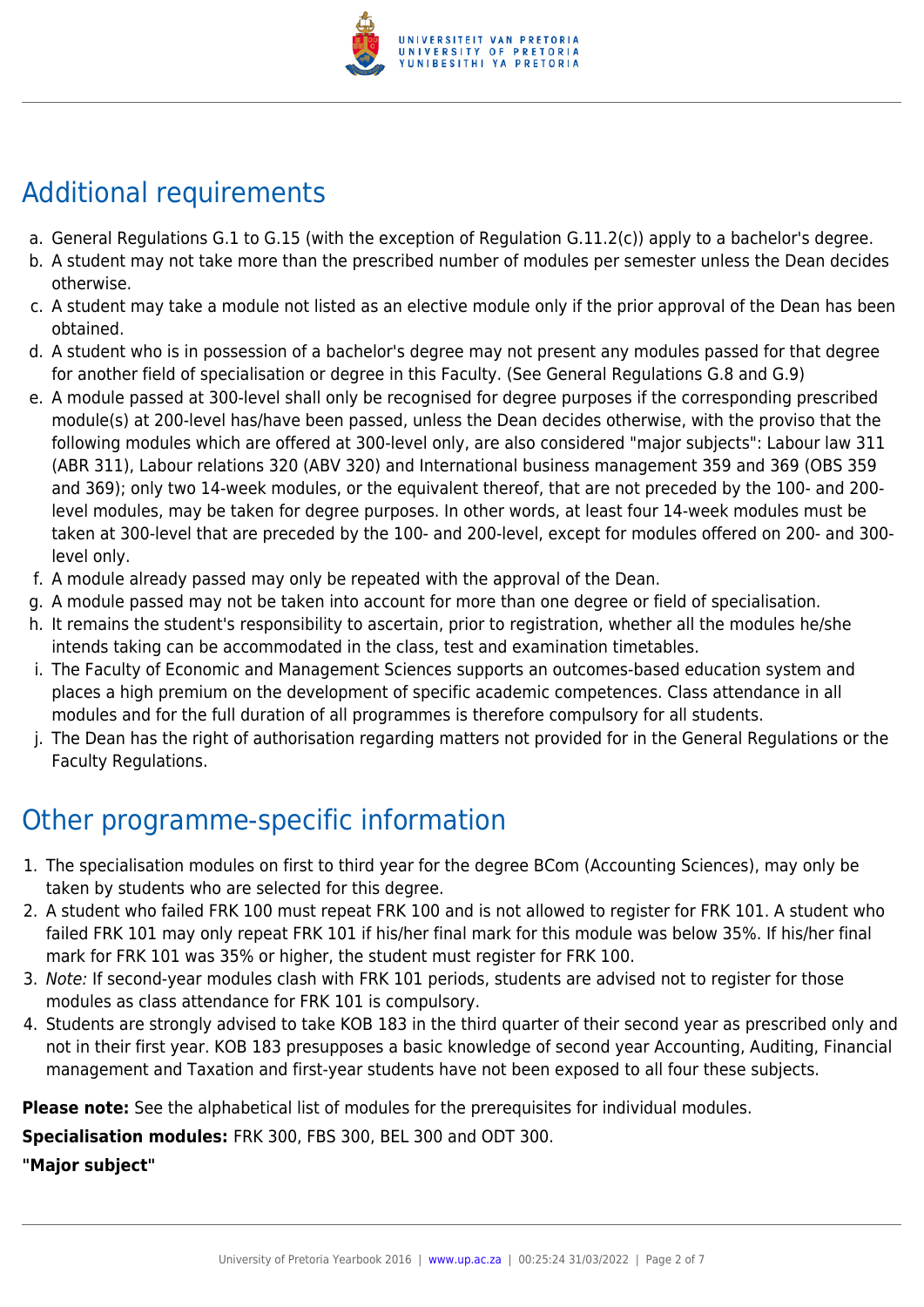

To be considered a "major subject" the equivalent of four 14-week modules, including two at 300-level, must be passed provided that:

- the following modules which are offered at 300-level only, are also considered "major subjects": Labour law 311 (ABR 311), Labour relations 320 (ABV 320), and International business management 359 and 369 (OBS 359 and 369);
- only two 14-week modules, or the equivalent thereof, that are not preceded by the 100- and 200-level modules, may be taken for degree purposes. In other words, at least four 14-week modules must be taken at 300-level that are preceded by the 100- and 200-level, except for modules offered on 200- and 300-level only.

A candidate who has

- a. passed the Grade 12 examination in Mathematics with at least 5 (60-69%) obtains admission to the module COS 110 in Computer Science; or has passed COS 153 or COS 131 or COS 132 and WTW 133, obtains admission to the module COS 110 in Computer Science;
- b. passed the Grade 12 examination in Mathematics with at least 4 (50-59%), will be admitted to WTW 134, WTW 115 and WTW 152 and with at least 5 (60-69%) to WTW 114, WTW 126, WTW 158 and WTW 161 in Mathematics, and to WST 111 in Mathematical statistics. (For the degree programme in Actuarial and Financial Mathematics, 80% in Mathematics is required.)
- c. obtained at least 5 (60-69%) in Mathematics in the Grade 12 examination, or at least 50% in both Statistics 113, 123 will be admitted to Statistics (STK 110 and STK 120);
- d. been admitted to the degree BCom (Accounting Sciences), will be admitted to Financial accounting 100 (FRK 100) ONLY on achieving a result in the compulsory accounting proficiency test written before lectures commence, that is acceptable. Candidates who did not take Grade 12 Accounting will be admitted to Financial accounting 101 (FRK 101) irrevocably. Accounting in Grade 12 is not a prerequisite for admission to any BCom degree programme;
- e. obtained at least 4 (50-59%) in Mathematics in the Grade 12 examination, or at least 60% in both Statistics 113 and 123 will be admitted to Informatics 112 and Economics 120, and at least 6 (70-79%) in Mathematics or 60% in both Statistics 113 and 123 will be admitted to EKN 113 and 123;
- f. obtained at least 5 (60-69%) in Mathematics or 4 (50-59%) in Mathematics, will be admitted to Informatics 154, 164 and 171.

**Note**: "Grade 12 examination" refers to the final National Senior Certificate (NSC) examination.

### Promotion to next study year

According to General Regulation G.3 students have to comply with certain requirements as set by the Faculty Board.

- a. A student must pass at least 4 core semester or 2 core year modules to be admitted to the subsequent year of study.
- b. If a student has passed less than the required minimum of 4 core semester or 2 core year modules, he/she will not be readmitted to the Faculty of Economic and Management Sciences. Such a student may apply in writing to the Faculty's Admissions Committee to be readmitted conditionally – with the proviso that the Admissions Committee may set further conditions with regards to the student's academic progress. The Faculty's Admissions Committee may deny a student's application for readmission.
- c. If a student has been readmitted conditionally, his/her academic progress will be monitored after the first semester examinations to determine whether he/she has complied with the requirements set by the Admissions Committee. If not, his/her studies will be suspended.
- d. A student whose studies have been suspended because of his/her poor academic performance has the right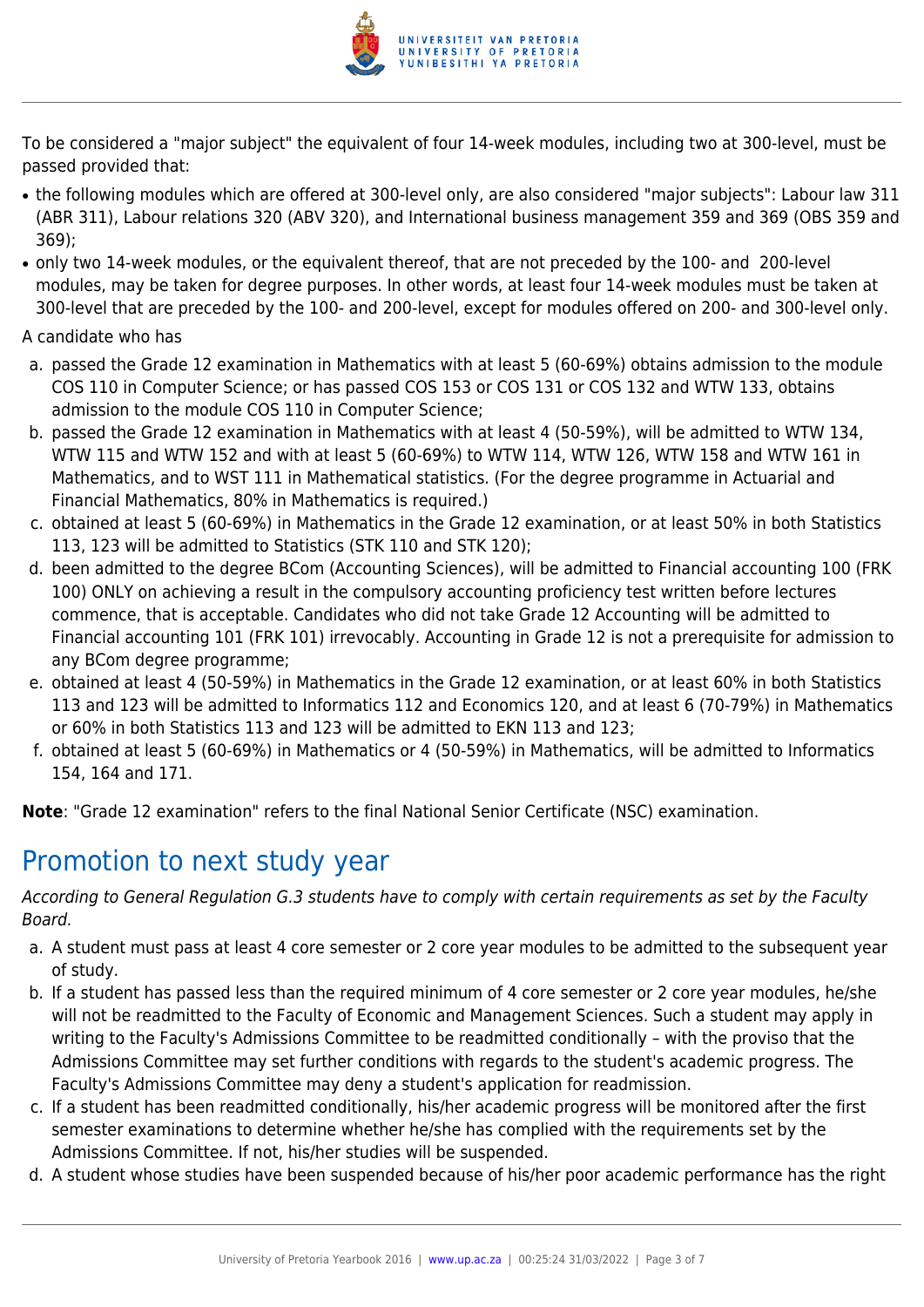

to appeal against the decision of the Faculty's Admissions Committee.

- e. A student may be refused promotion to a subsequent year of study if the prescribed tuition fees are not paid.
- f. A student may be refused admission to the examination, or promotion to a subsequent year of study or promotion in a module (if applicable) if he/ she fails to fulfil the attendance requirements. Class attendance in all modules and for the full duration of all programmes is compulsory for all students.

## Pass with distinction

- a. A degree may be awarded with distinction provided the candidate meets the following criteria:
- i. Completes the degree within three years;
- ii. Obtains a Cumulative Grade Point Average CGPA) of 75%;
- iii. Repeated passed modules will not be considered. The initial pass mark of module will be used when calculating the GPA.
- b. Transferees from other faculties and from other universities who still complete their bachelor degrees (including credits transferred and recognised from the degrees they registered for originally) within three years will be considered as exceptional cases by the Dean.
- c. The GPA will be not be rounded up to a whole number.
- d. Exceptional cases will be considered by the Dean.

## General information

#### **Minimum requirements for bachelor's degrees; semester and year modules; new regulations**

- 1. Students who commenced their studies before 2015 must complete the programme in terms of the curriculum of the year in which they commenced their studies, or in terms of the curriculum of the year in which they switched to their current field of specialisation. Students who prefer to do so may, however, apply to change over to the latest curriculum, but then they should comply with all the requirements thereof and they may not revert to the regulations of an earlier year.
- 2. Students who are registering for a degree programme for the first time in 2015 must take the modules indicated under the particular field of specialisation.

**Please note**: Only two 14-week modules, or the equivalent thereof, that are not preceded by the 100- and 200 level modules, may be taken for degree purposes. In other words, at least four 14-week modules must be taken at 300-level that are preceded by the 100- and 200-level, except for modules offered on 200- and 300-level only. It is thus the responsibility of students to ensure before registration, that their curricula comply with all the requirements of the applicable regulations.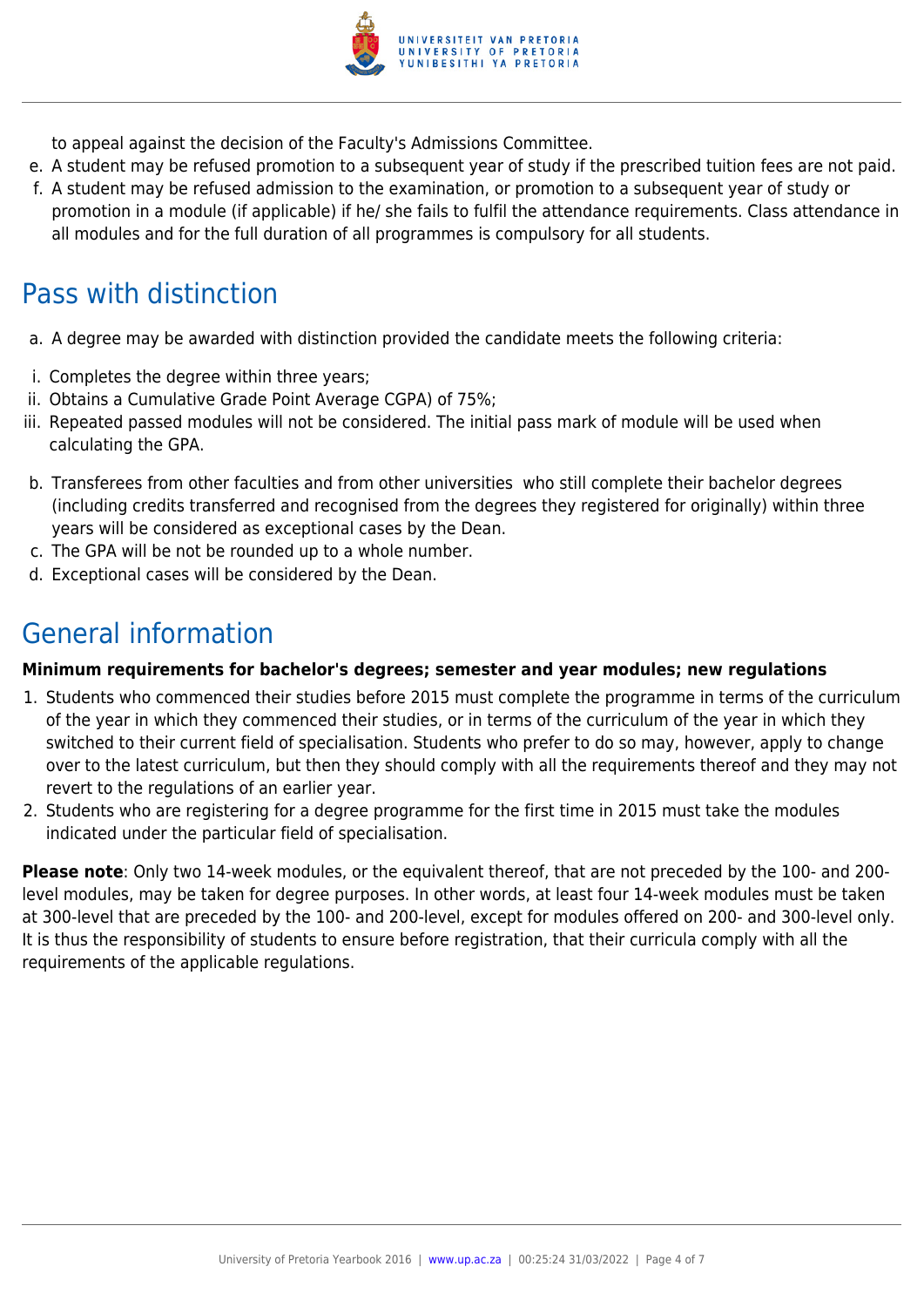

## Curriculum: Year 1

#### **Minimum credits: 119**

### **Fundamental modules**

[Academic information management 101](https://www.up.ac.za/yearbooks/2016/modules/view/AIM 101) (AIM 101) - Credits: 6.00 [Academic literacy for Economic and Management Sciences 124](https://www.up.ac.za/yearbooks/2016/modules/view/ALL 124) (ALL 124) - Credits: 6.00 [Academic orientation 107](https://www.up.ac.za/yearbooks/2016/modules/view/UPO 107) (UPO 107) - Credits: 0.00

### **Core modules**

[Economics 110](https://www.up.ac.za/yearbooks/2016/modules/view/EKN 110) (EKN 110) - Credits: 10.00 [Economics 120](https://www.up.ac.za/yearbooks/2016/modules/view/EKN 120) (EKN 120) - Credits: 10.00 [Financial accounting 101](https://www.up.ac.za/yearbooks/2016/modules/view/FRK 101) (FRK 101) - Credits: 24.00 [Informatics 112](https://www.up.ac.za/yearbooks/2016/modules/view/INF 112) (INF 112) - Credits: 10.00 [Commercial law 110](https://www.up.ac.za/yearbooks/2016/modules/view/KRG 110) (KRG 110) - Credits: 10.00 [Commercial law 120](https://www.up.ac.za/yearbooks/2016/modules/view/KRG 120) (KRG 120) - Credits: 10.00 [Business management 114](https://www.up.ac.za/yearbooks/2016/modules/view/OBS 114) (OBS 114) - Credits: 10.00 [Statistics 110](https://www.up.ac.za/yearbooks/2016/modules/view/STK 110) (STK 110) - Credits: 13.00 [Financial management 121](https://www.up.ac.za/yearbooks/2016/modules/view/FBS 121) (FBS 121) - Credits: 10.00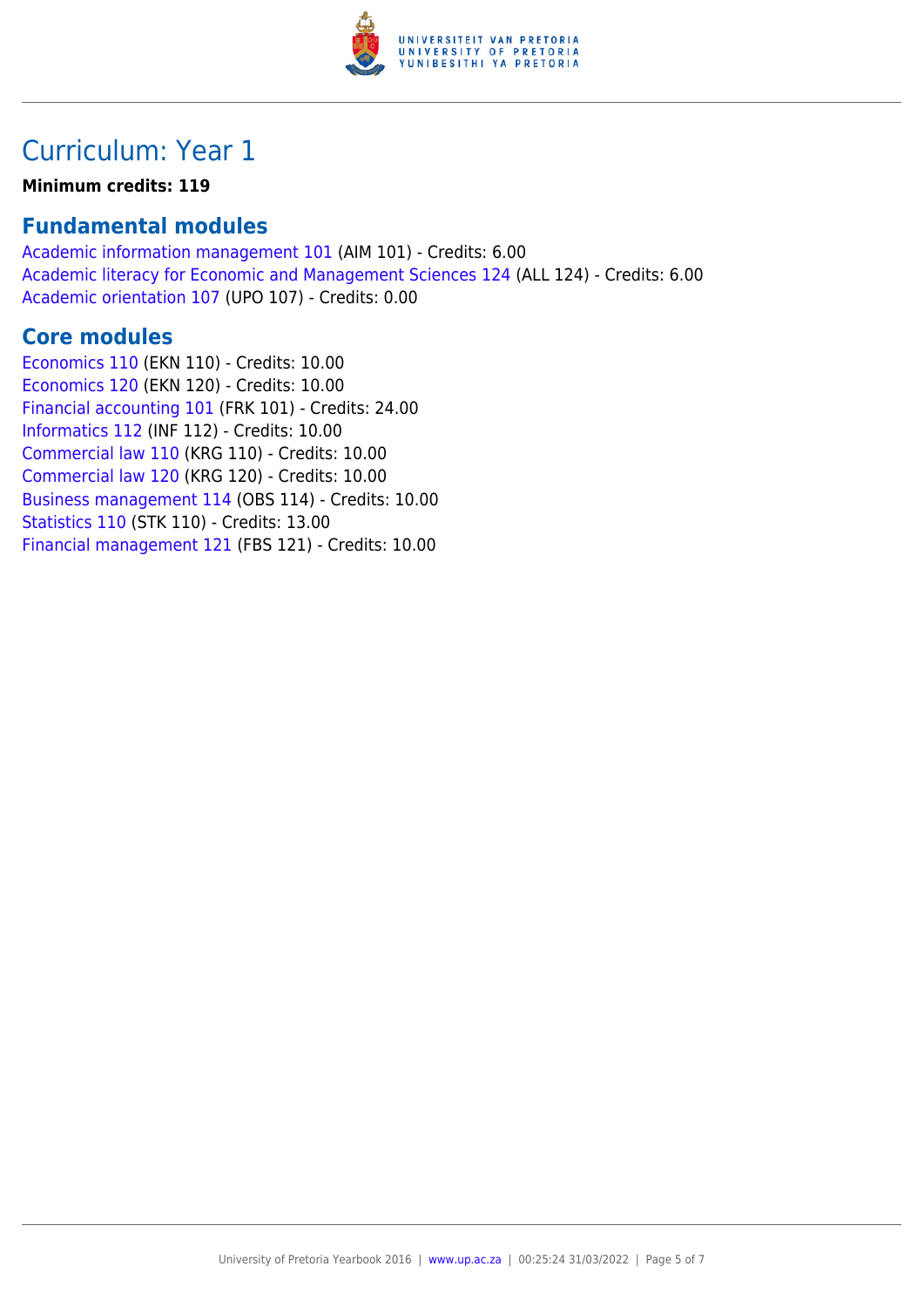

### Curriculum: Year 2

#### **Minimum credits: 166**

### **Fundamental modules**

[Professional ethics 211](https://www.up.ac.za/yearbooks/2016/modules/view/BPE 211) (BPE 211) - Credits: 6.00

### **Core modules**

[Taxation 200](https://www.up.ac.za/yearbooks/2016/modules/view/BEL 200) (BEL 200) - Credits: 32.00 [Financial management 200](https://www.up.ac.za/yearbooks/2016/modules/view/FBS 200) (FBS 200) - Credits: 32.00 [Financial accounting 201](https://www.up.ac.za/yearbooks/2016/modules/view/FRK 201) (FRK 201) - Credits: 32.00 [Commercial law 200](https://www.up.ac.za/yearbooks/2016/modules/view/KRG 200) (KRG 200) - Credits: 24.00 [Auditing 200](https://www.up.ac.za/yearbooks/2016/modules/view/ODT 200) (ODT 200) - Credits: 32.00 [Informatics 281](https://www.up.ac.za/yearbooks/2016/modules/view/INF 281) (INF 281) - Credits: 3.00